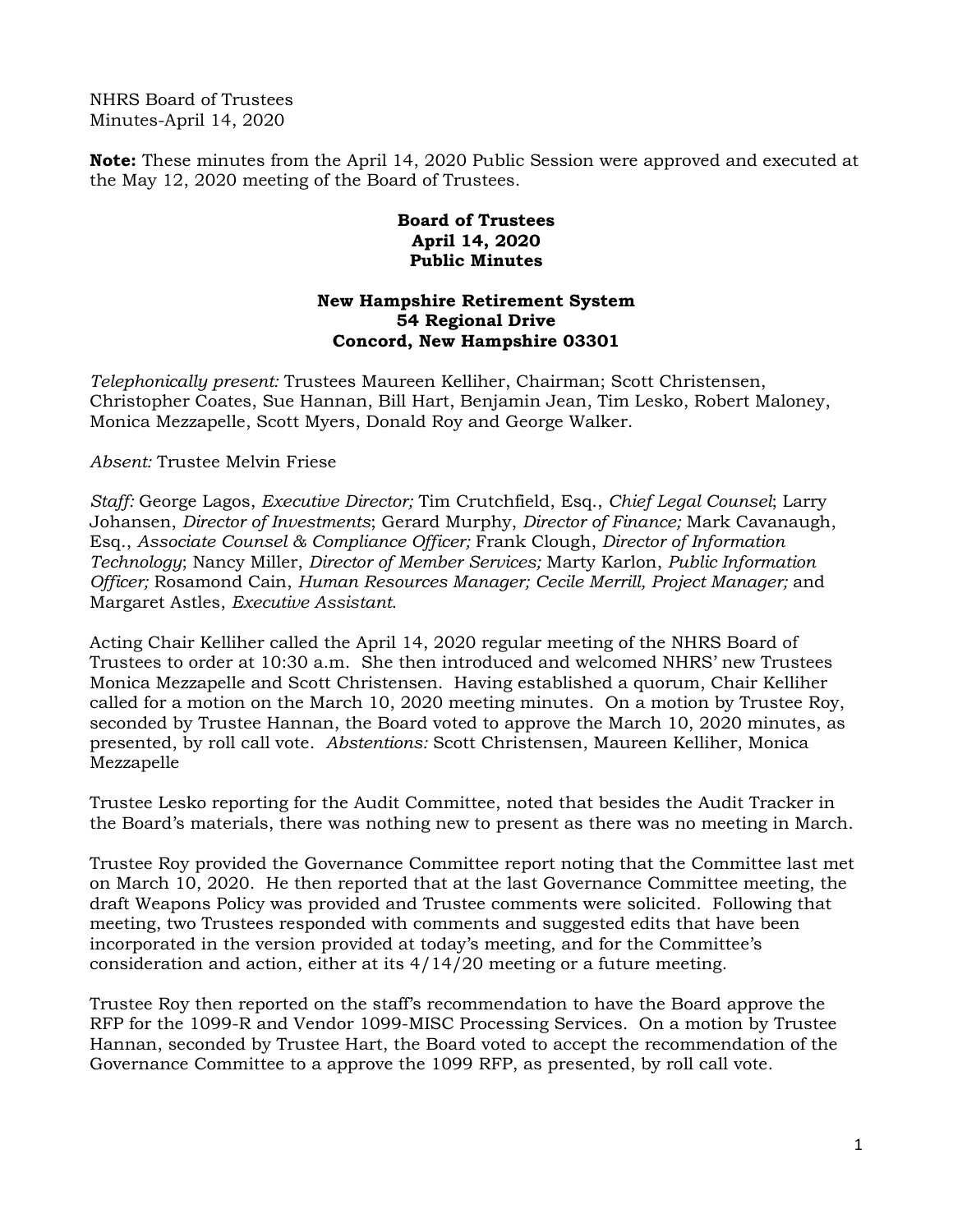Acting Chair Kelliher gave a recap of the Independent Investment Committee's meeting of March 20, 2020. The IIC heard a presentation from private equity manager Coller Capital and unanimously agreed to commit \$75 million to Coller International Partners VIII, subject to contract and legal review. The Committee also heard a presentation from private equity manager HarbourVest and unanimously agreed to commit \$75 million to HIPEP IX, subject to contract and legal review. Lastly, the Committee heard a presentation from non-U.S. equity manager Neuberger Berman in conjunction with the two-year contract extension process. She then reported on the current economy, noting that we are experiencing the most challenging investment market that we have ever faced. Despite those challenges, she stated that the IIC continues to stay the course, and will adhere to its long-term plan.

Director of Investments Larry Johansen updated the Board on the IIC's current activities during the COVID-19 situation, noting that the week of March 23, all four staff members began working remotely and it is working out extremely well, thanks to the NHRS IT department. He explained that staff is in constant contact with each other, asset managers, as well as our custodian and investment consultant.

Mr. Johansen continued reporting on performance, noting that as of February 29, 2020, our marketable assets were marginally above water. He added that the March 31, 2020 numbers will be available before the next IIC meeting. He then reported that long-term investments are holding their own, noting that normally we look at cash flow on a monthly basis, but now we are working with Finance and Member Services to determine a longer term forecast, by looking to see what the cash needs will be through the end of the fiscal year, because of the severe market volatility. He noted that the IIC is looking at the July member payroll, which increases due to teachers retiring July 1<sup>st</sup>, and the IIC is working with Member Services to see what cash NHRS would need at the beginning of the first quarter of FY 2021.

Mr. Johansen reported that it is time to issue an RFP for investment consulting services and the draft RFP will be reviewed by the IIC at its next meeting with a recommendation to the Board for approval to issue the RFP at the May 12, 2020 Trustee's meeting.

Lastly, Mr. Johansen noted that the April IIC meeting will utilize video conferencing. Two asset managers, LSV Domestic and LSV Non-US are expected as part of their two-year contract renewal. Also expected is ComVest, a senior loan private debt manager. He then noted that the most important discussion of the April IIC meeting will be on the assumed rate of return, at which time, the IIC will make a recommendation to the Board for the Trustee's May meeting.

Trustee Myers presented the Legislative Committee report noting, the Legislature is on hiatus due to the Coronavirus outbreak. He reported on HB 1205, the recalculation of Group I retiree's annuity to full retirement age under the federal social security system. This bill would have a large impact to the unfunded liability, and it was voted ITL, with an executive session to be held at a later date.

Trustee Hart reported that the PPCC last met on April 9, primarily discussing the successful adaptability of the NHRS staff in dealing with the Coronavirus. He then updated the Board on the CBA negotiations, noting that the SEA advised that they had voted to accept the Fact-finders report.

Executive Director Lagos began his Operating Report by noting that the KPMs exceeded the 95% benchmark again. He then turned the Board's attention to the COVID-19 responses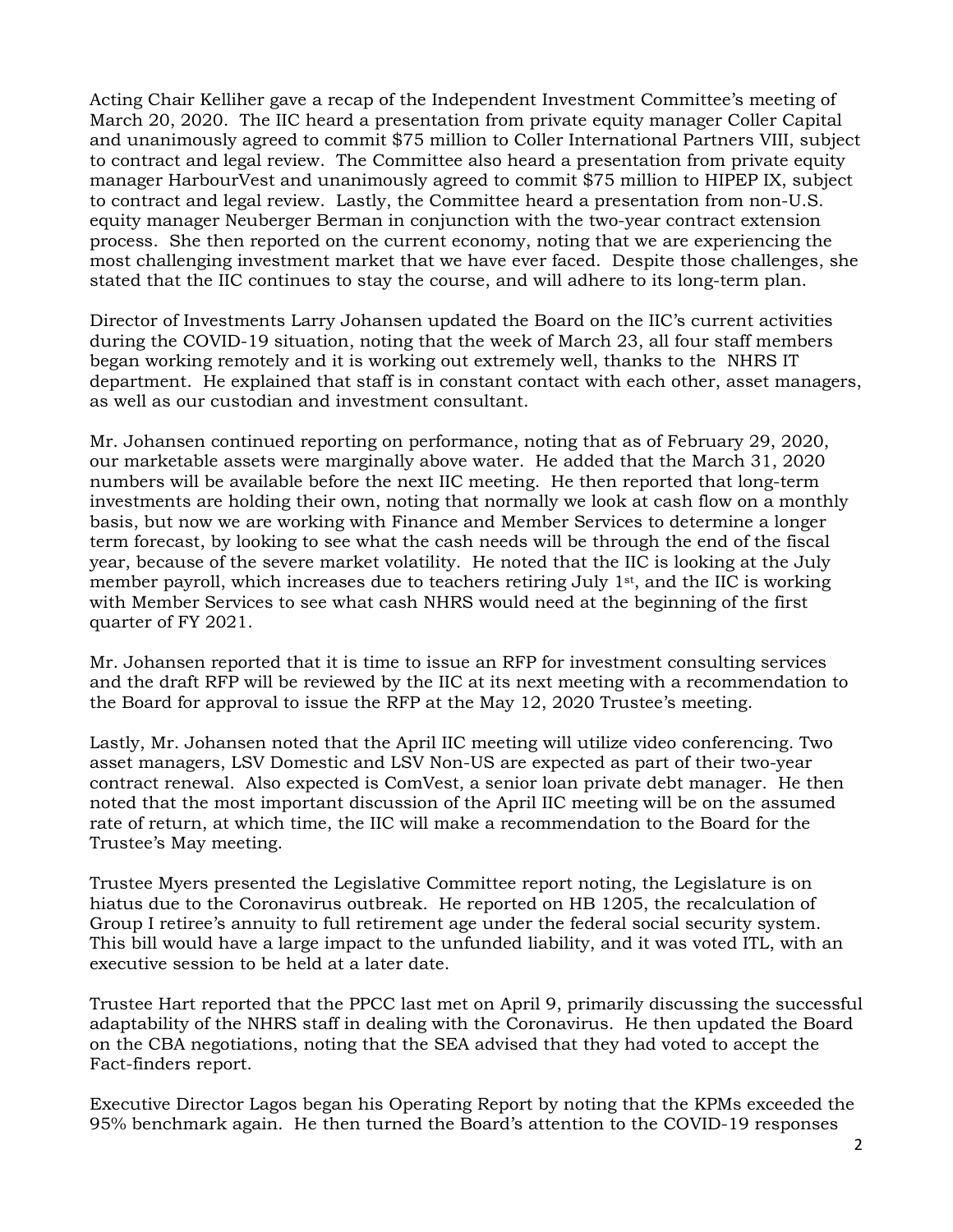from the Executive Director and Executive Team members and he gave the Board a summary of how NHRS handled the COVID-19 to date.

Mr. Lagos then reported on the Strategic Plan, noting that this annual process focuses on issues that staff has identified and that NHRS may want to pursue in the next 12 to 36 months. The Strategic Plan also contains issues that the Board of Trustees raised during the last annual evaluation process of the Executive Director. Then, Mr. Lagos highlighted areas of particular importance such as the PG V3 project, the Contact Center evaluation and implementation, and lastly, the Experience Study and review of the actuarial assumptions and rate settings.

On a motion by Trustee Lesko, seconded by Trustee Roy, the Board unanimously voted to accept the FY 2021 three-year Strategic Plan, as presented, by roll call vote.

Project Manager Cecile Merrill gave the Board an update on the PG V3 project noting that Deliverables 2 currently has two design documents in progress out of the 39 design documents still pending. As of today, the data conversion has had a total of 79 issues reported to us, with 75 of those issues have been closed, 4 remain open, and there is 1 new issue. Three issues are being worked on with the PG V2 team to write scripts to fix the data. All correspondences for deliverable 2 have been identified and we are in the process of providing samples to the LRS V3 Team. Work flows have been identified and we are now working on the steps within the workflows. The LRS Team has been working remotely PG V3 with no impact to the project. Development is underway with 9 design documents out of 39 completed and LRS has begun testing the completed design documents. HR Manager Rosamond Cain and Ms. Merrill are working together on a plan for the D2 User Acceptance testing which will begin in mid-August. She noted that we will be working with managers to identify testers on a scenario basis versus a test case. We will also be implementing recommendations that staff provided on streamlining the testing.

Chief Legal Counsel Tim Crutchfield reported on the steps taken by the Legal Team to cope with the COVID-19 outbreak. Staff is primarily working off-site, such as the employer auditors who have already been conducting desk audits making the transition seamless to working remotely. Attorney Crichton is currently conducting her hearings by phone, and in the near future, by video. Attorney Cavanaugh and Mr. Crutchfield are communicating well by exchanging information with stakeholders, and employers.

We are expecting the Alexander Scott Supreme Court petition to be filed Thursday, April 16, although the Legal Team is somewhat surprised that a request for an automatic 30-day extension has not been filed to date. The NHRS response brief window is 30 days after the filing.

Currently, we only have two employer auditors, and challenges faced at this time with training, the Legal Team will wait to advertise for a third employer auditor.

Finance Director Gerard Murphy reported on how the Finance team is handling the COVID-19 issue, noting that the majority of the staff has been able to work remotely aside from having to come in to attend to the mail and other paperwork. Payroll has been processed off-site, as is accounts payable, and working with participating employers, to ensure their reporting and payments continue. He noted that we have been able to keep the 1099 reprints moving, as well as the electronic deposit change forms.